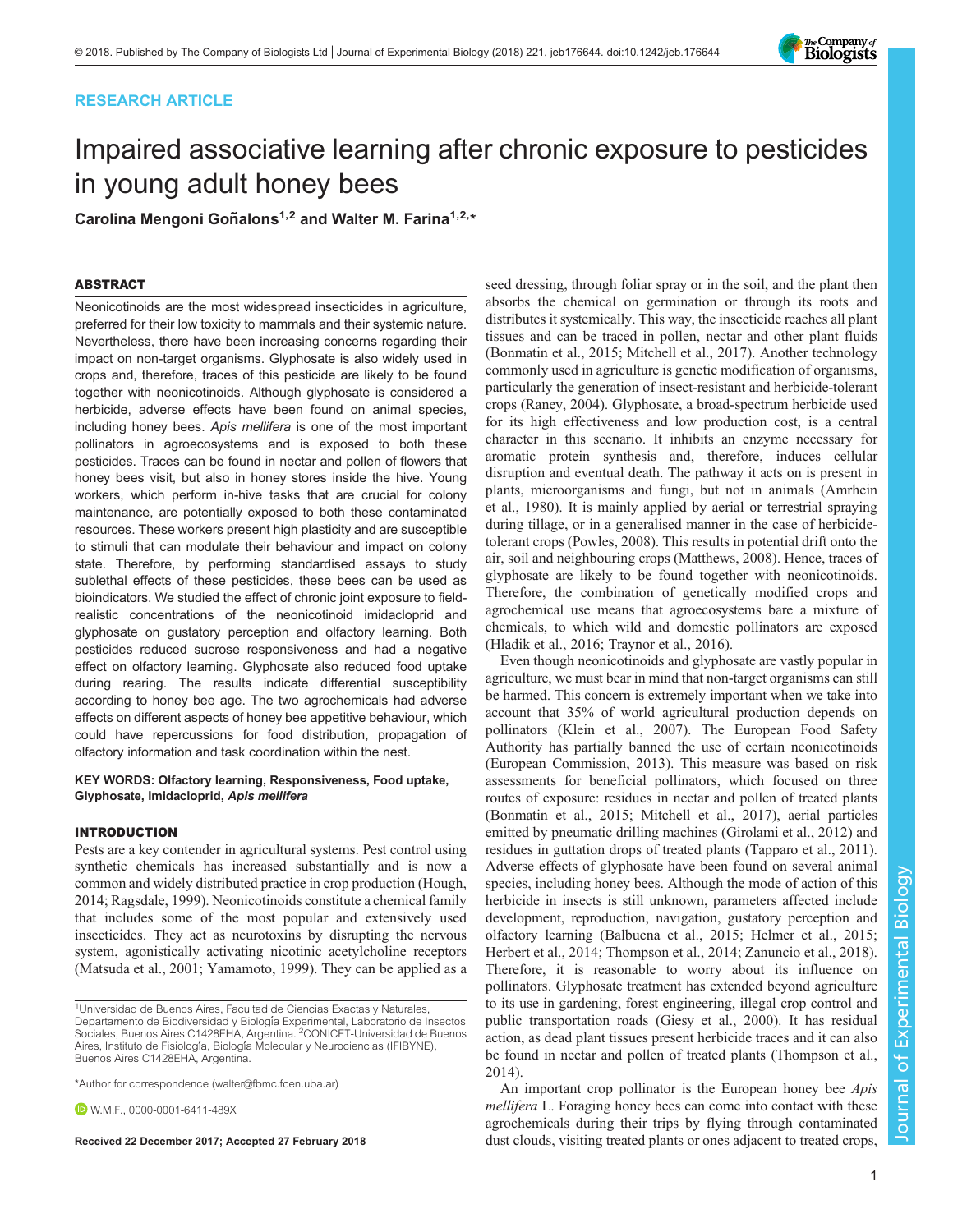| <b>List of abbreviations</b> |                                 |
|------------------------------|---------------------------------|
| AM.                          | accumulated mortality           |
| $CS-$                        | unrewarded conditioned stimulus |
| $CS+$                        | rewarded conditioned stimulus   |
| DI.                          | discrimination index            |
| <b>PFR</b>                   | proboscis extension response    |
| TIU                          | total individual uptake         |

or gathering water, nectar or pollen that contains pesticide traces. Furthermore, as A. mellifera is a eusocial insect, colony survival depends on collective tasks. Thus, it is important to take into account exposure of bees that remain inside the hive. Once a forager returns to the hive, she can contaminate her mates through body contact, when sharing food or through the collected resources that are eventually stored in cells [\(DeGrandi-Hoffman and Martin, 1993](#page-6-0); [Grüter and Farina, 2007\)](#page-6-0). The high connectivity among colony mates within a beehive allows information transfer regarding resources. This is crucial for individuals that remain inside the hive, such as young workers, as they receive cues from outside, especially those perceived through taste and smell ([Farina et al., 2007\)](#page-6-0). Young workers perform in-hive tasks that guarantee colony care and maintenance [\(Seeley, 1982](#page-6-0)). They also present changing physiology and anatomy ([Amdam et al., 2004](#page-6-0); [Masson and Arnold, 1987\)](#page-6-0) and exhibit high physiological and behavioural plasticity ([Arenas et al.,](#page-6-0) [2013](#page-6-0)). Recent reports confirm the presence of neonicotinoids and glyphosate traces in honey samples [\(Mitchell et al., 2017; Rubio](#page-6-0) [et al., 2014\)](#page-6-0), indicating that the young adults and brood come into contact with these chemicals within the colonies. For these reasons, we consider young workers to be critical for assessing the effect of agrochemicals on the honey bee A. mellifera.

Honey bees constitute successful models for behaviour studies under full control of the experimenter. Different protocols are used to analyse honey bees' sensory skills, cognitive abilities, malaise behaviour, etc. For young worker bees, perception and cognitive skills are essential as they require the integration of these processes to carry out their activities. This is why we studied sensory and cognitive abilities in young adults. In the case of associative learning, different conditioning procedures reveal cognitive processes of a different nature [\(Giurfa, 2003](#page-6-0)). For this reason, to evaluate the actual impact of an agrochemical on behaviour, we thought it worth addressing this question through different bioassays. With this in mind, we considered two learning protocols – absolute and differential conditioning – as well as a gustatory responsiveness assay to assess the effect of realistic concentrations of a neonicotinoid insecticide, imidacloprid, and the herbicide glyphosate on these variables. As honey bees are exposed to multiple pesticides in an agricultural scenario, we considered a dual exposure to these pesticides. Also, as young honey bees present different physiological and anatomical stages, we focused on several ages with the aim of picking up differential effects according to age.

#### MATERIALS AND METHODS

## Animal rearing and experimental series

The study was carried out during the summer–autumn seasons (December to April) of 2014 to 2016. European honey bees (A. mellifera) were obtained from the apiary at the experimental field of the Universidad de Buenos Aires, Argentina. Sealed brood frames were selected and kept in an incubator in the laboratory at 32°C and 55% relative humidity. Every 24 h, newly emerged workers were collected in groups of 60–80 individuals and confined in wooden boxes (10 cm×10 cm×10 cm) with a metallic mesh on one side and

a plastic door on the opposite side; these were kept in another incubator at 30°C, and were supplied with syrup (50% w/w sucrose solution) and pollen *ad libitum*. Syrup was replaced every 2 days and dead bees were removed upon appearance. Every day, we counted the number of dead bees and measured the amount of syrup consumed in each cage. Daily syrup consumption was calculated relative to the number of live bees to obtain a measure of the total individual uptake (TIU). Accumulated mortality (AM) was calculated as the total number of dead bees throughout the rearing period. TIU and AM were calculated for each treatment and for each rearing period.

Chronic exposure was achieved by adding pesticides to food throughout the entire rearing period. Treatments were control (syrup only), imidacloprid, glyphosate and imidacloprid+glyphosate. Imidacloprid (99.9% purity, Sigma-Aldrich, St Louis, MO, USA) and glyphosate (99.7% purity, acid form, Sigma-Aldrich) stock solutions were prepared with distilled water and had a final concentration of 4 mg  $l^{-1}$  and 100 mg  $l^{-1}$ , respectively. These were dissolved in syrup each time the treatment was replaced. Final concentrations were  $1 \mu g$  l<sup>−1</sup> for sublethal and field-realistic imidacloprid values [\(Cresswell, 2011\)](#page-6-0) and  $2.5 \text{ mg } l^{-1}$  for sublethal and worst-case scenario glyphosate values ([Giesy et al.,](#page-6-0) [2000; Herbert et al., 2014](#page-6-0)). The final concentration of each agrochemical was the same in the mixture as in the corresponding pure treatment. Cages were randomly assigned to each treatment, maintaining a balanced sample size per treatment.

Young workers were tested in laboratory bioassays when they were 5, 9 or 14 days old. At that time, each bee was captured from its cage, anaesthetised at −4°C and harnessed in a carved pipette tip, which restrained body movement but allowed it to freely move its mouthparts and antennae. Afterwards, bees were kept in the incubator for an hour and a half to minimise stress caused by handling [\(Matsumoto et al., 2012](#page-6-0); [Mengoni Goñalons et al., 2016\)](#page-6-0).

#### Sucrose responsiveness

Honey bees extend their proboscis as a reflex in response to an appetitive stimulus such as nectar [\(Frings, 1944](#page-6-0)). To study the sucrose response threshold, bees were stimulated with sucrose solutions of increasing concentration (0.1, 0.3, 1, 3, 10, 30 and 50% w/w) by touching their antennae ([Page et al., 1998\)](#page-6-0). Bees were lined up in groups of 30–40 individuals and tested sequentially for each concentration. Before presentation of each sucrose solution, all bees were tested for their response to water  $(0\%)$ . This controlled for potential effects of repeated sucrose stimulation that could lead to increased sensitization or habituation, as well as assuring that extension of the proboscis was not due to thirst. The interstimulus interval between presentation of water and the sucrose solution was 4 min. At the end of the experiment, a gustatory response score was obtained for each bee, based on the number of sucrose concentrations to which the bees responded (values from 1 to 7). If a bee failed to respond to one sucrose concentration in the middle of a response series, this'failed' response was considered to be an error and the bee was deemed to have responded to that concentration as well. A bee that did not respond to any of the sucrose concentrations was excluded from further analyses. In addition, those bees that responded to all sucrose concentrations and all presentations of water were excluded from analyses as they appeared not to be able to discriminate between sucrose solution and water.

# Olfactory conditioning

The proboscis extension response (PER) to sucrose solution is an unconditioned response and can be conditioned in a classical way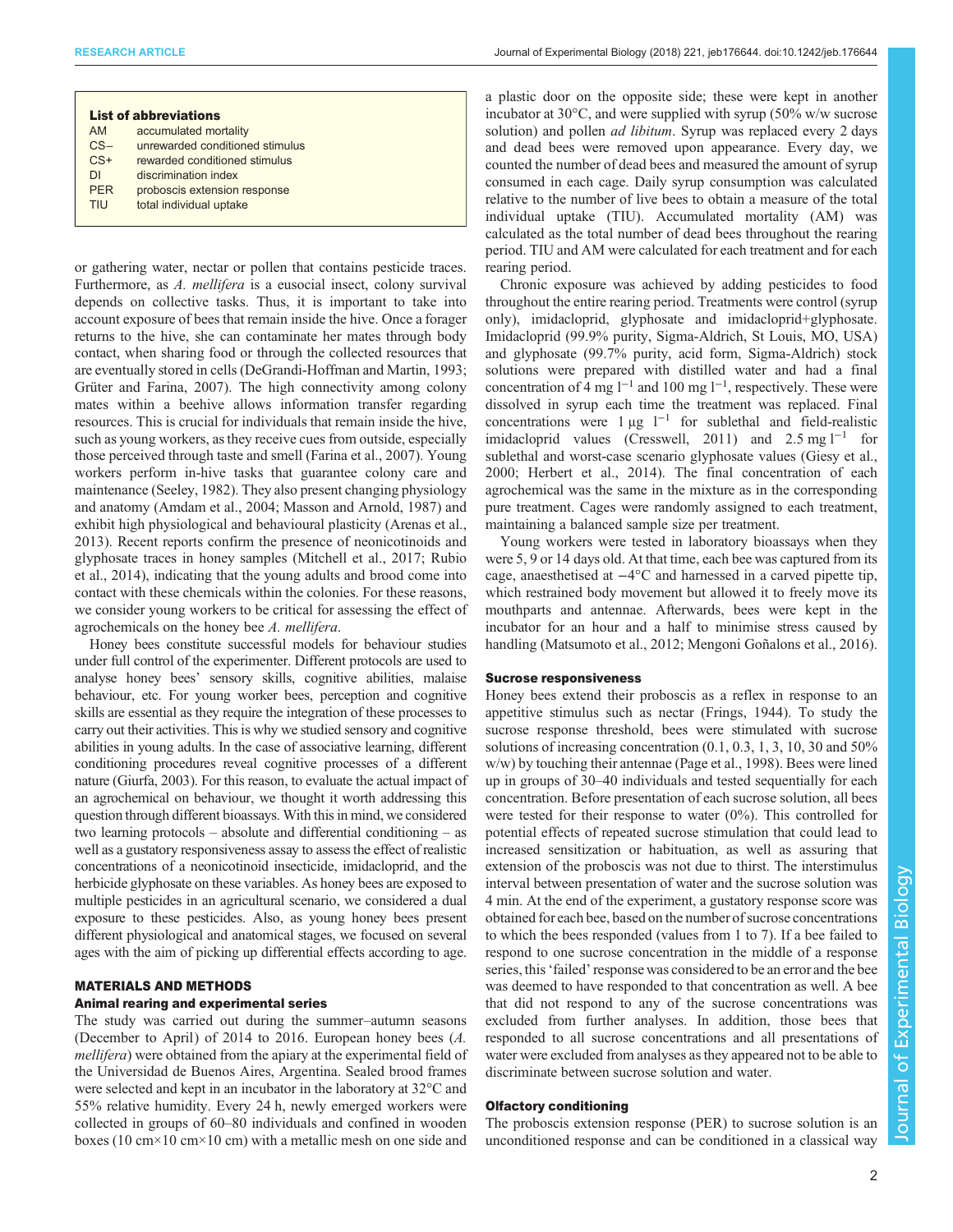[\(Bitterman et al., 1983](#page-6-0); [Takeda, 1961](#page-6-0)). In olfactory conditioning, bees are trained to associate an initially neutral odour (conditioned stimulus, CS) with a sucrose reward and finally exhibit a PER towards the odour alone (conditioned response). In this study, two types of conditioning procedure were performed, absolute and differential [\(Bitterman et al., 1983; Takeda, 1961](#page-6-0)). In the case of the former, a single odour was paired with sucrose solution. However, this procedure does not explicitly distinguish odour–reward association from other non-associative processes. In the case of the latter, one odour was rewarded (rewarded conditioned stimulus, CS+) and another was presented alone (non-rewarded conditioned stimulus, CS−). This procedure constrains the bee to discriminate between the two conditioned stimuli in terms of their association with the reward and, therefore, provides a within-group control for the associative nature of the bee's performance ([Bitterman et al., 1983\)](#page-6-0).

Only bees that extended their proboscis to syrup (unconditioned response towards the unconditioned stimulus) were used for olfactory conditioning. During conditioning, the harnessed bee was placed between a device that produced a constant airflow and an extractor fan which removed released odours. The airstream  $(2.5 \text{ ml s}^{-1})$  was delivered to the head of the bee from a distance of 2 cm. Bees that responded to the mechanical air stimulus were discarded. The rewarded odour was 1-hexanol and the unrewarded odour was nonanal. Odours were delivered when the airflow was redirected, by means of an electric valve, to pass through a syringe containing a 30 mm×3 mm piece of filter paper impregnated with 4 µl of the pure odour. Odour was delivered for a period of 6 s and the reward was presented during the last 3 s by touching the antennae with syrup and then allowing the bees to feed. A conditioned response was computed if the bee fully extended its proboscis during the first 3 s of odour delivery. One trial lasted for 39 s and was composed of 16 s of clean airflow, 6 s of odour and 17 s of clean airflow. Simple training consisted of 5 trials whereas differential training consisted of 5 rewarded trials and 5 nonrewarded ones presented in a pseudo-randomised fashion. Inter-trial interval was 15 min. Bees that presented spontaneous PER towards the odour were discarded from analysis. For performance analysis of the differential conditioning, a discrimination index (DI) was defined. A bee that extended its proboscis towards the CS+ but not the CS− was considered to have discriminated between the CS (DI=1). A DI was calculated for each trial pair of the training phase and for the single test trial.

A period of 20 min was introduced between the last trial and the testing phase, which consisted of non-rewarded presentation of the conditioned stimuli used in the training phase of each protocol. After the testing phase, the unconditioned response was verified and bees that did not present it were discarded from further analyses.

#### Statistical analysis

The effects of factors on all response variables were assessed by means of generalised linear models or generalised linear mixed models. The latter case included random factors. Models were fitted in R (R Foundation for Statistical Computing, Vienna, Austria) using the glm function for generalised linear models and the glmer function of the lme4 package [\(Bates et al., 2015\)](#page-6-0) for generalised linear mixed models. The saturated models included all factors and covariates of interest [\(Table S2\)](http://jeb.biologists.org/lookup/doi/10.1242/jeb.176644.supplemental). Alternative models – which differed in complexity – were assessed and compared, and one was chosen depending on its Akaike information criterion value. Post hoc comparisons using contrast matrixes were performed with the glht function of the R package multcomp [\(https://CRAN.R-project.](https://CRAN.R-project.org/package=multcomp) [org/package=multcomp](https://CRAN.R-project.org/package=multcomp)).

# RESULTS

# **Mortality**

Honey bees were reared in wooden boxes in the laboratory from adult emergence until days 5, 9 and 14. Imidacloprid, glyphosate or both were added to the sugared syrup throughout the rearing period. Dead bees and food uptake were measured daily. After each rearing period, we calculated the AM as the total number of dead bees. Addition of agrochemicals did not affect AM after any of the exposure periods [\(Fig. S1](http://jeb.biologists.org/lookup/doi/10.1242/jeb.176644.supplemental); AM5∼cage, AM9∼cage, AM14∼cage, where the subscript indicates the number of days). Most of AM values were less than 20%.

#### Food uptake

Daily syrup consumption was calculated relative to the number of live bees to obtain a measure of the TIU. Imidacloprid presence had no influence on syrup uptake. In contrast, glyphosate presence affected TIU after all exposure periods, depending on the season the experiment took place in (TIU5∼glyphosate×season, TIU9∼glyphosate×season, TIU14∼glyphosate×season). Bees reared in 2014 that were offered food combined with glyphosate, after 5, 9 or 14 days, consumed less syrup than bees reared in control or imidacloprid cages [\(Fig. 1\)](#page-3-0). In assays performed in the years 2015 and 2016, glyphosate presence did not affect TIU [\(Fig. S2](http://jeb.biologists.org/lookup/doi/10.1242/jeb.176644.supplemental)). For behavioural assay analyses, TIU was included as a covariate in the saturated model.

#### Gustatory responsiveness

At 5, 9 or 14 days of age, honey bees were tested for their sucrose responsiveness. They were presented with sucrose solutions of increasing concentration and assigned a score defined as the sum of PERs throughout the procedure [\(Page et al., 1998\)](#page-6-0). Syrup consumption had no effect on sucrose responsiveness. Agrochemical treatment had an influence on responsiveness, but its effect did not depend on honey bee age (score∼imidacloprid×glyphosate+age+ cage). Honey bees that fed on sucrose solution plus either agrochemical had lower scores than control bees, implying a rise in sucrose response thresholds. The presence of an additional agrochemical did not modify sucrose responsiveness in comparison to the presence of either agrochemical alone ([Fig. 2](#page-3-0), left). In contrast, 14 day old bees had lower scores than younger bees, although statistical analysis only confirmed this difference in comparison to 9 day old bees; in other words, their sucrose sensitivity was lower [\(Fig. 2,](#page-3-0) right).

#### Absolute conditioning

At 5, 9 or 14 days of age, honey bees were trained to associate a pure odour with a sucrose reward via absolute olfactory conditioning. Syrup uptake during rearing did not influence the conditioned response during the training phase. Treatment effect depended on honey bee age (PER∼imidacloprid×glyphosate×age+ trial+cage+bee). Bees aged 9 days and older were not affected by the agrochemicals ([Fig. 3](#page-4-0), middle and right). However, 5 day old bees that had been feeding on sucrose solution with imidacloprid alone showed a diminished performance during the training phase. Surprisingly, bees that had been reared with imidacloprid together with glyphosate showed a different performance from the first group and similar to that of the control group. In other words, the effect of imidacloprid was no longer observed in the presence of glyphosate ([Fig. 3,](#page-4-0) left). Treatment had no effect on the conditioned response in the testing phase (data not shown; PER∼TIU+cage).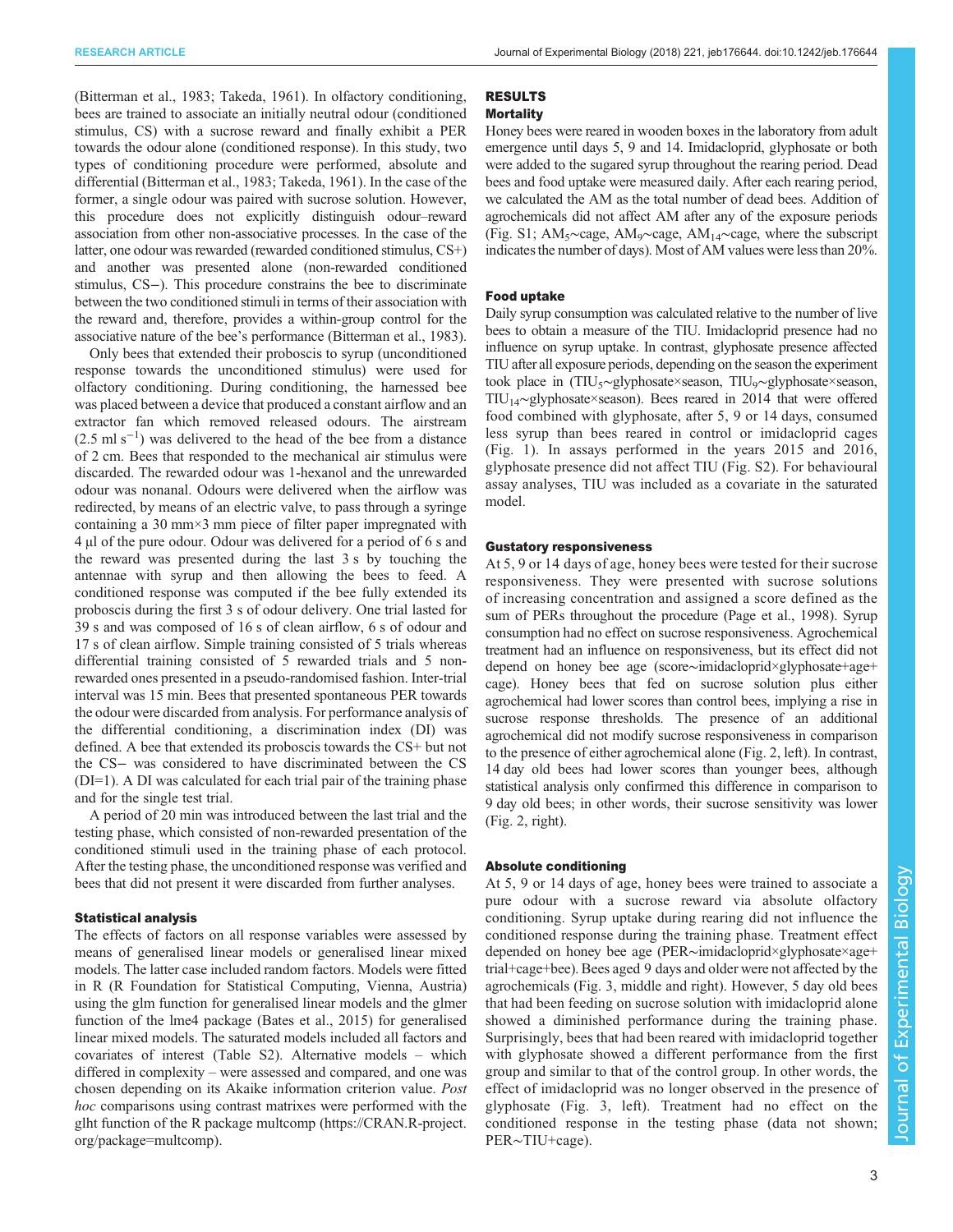<span id="page-3-0"></span>

Fig. 1. Effect of chronic exposure to imidacloprid, glyphosate or both on syrup uptake by young honey bees. Total volume of sucrose solution ingested per bee after 5, 9 or 14 days of laboratory rearing in a cage that offered sucrose solution alone (control), with imidacloprid (IMI), with glyphosate (GLY) or with both agrochemicals. Only data from the year 2014 are shown. Thick line, box and whiskers represent median, inter-quartile range and data range excluding extreme data (points), respectively. Numbers inside boxes indicate sample size. Letters indicate significant differences. Minimal adequate models: TIU5∼glyphosate×season, TIU9∼glyphosate×season, TIU14∼glyphosate×season, where TIU is total individual uptake and subscript indicates number of days.

#### Differential conditioning

At 5, 9 or 14 days of age, honey bees were trained to associate a pure odour with a sucrose reward and distinguish it from another that was presented alone, in a differential olfactory conditioning procedure. A DI was calculated based on the responses towards both odours. Syrup uptake during rearing had no effect on learning performance during training. Treatment effect on this ability depended on honey bee age (DI∼imidacloprid×glyphosate×age+trial pair+cage+bee). Five day old bees exposed to imidacloprid showed diminished odour discrimination compared with control bees. Glyphosate did not affect DI. Double agrochemical exposure yielded an intermediate discrimination level, as this group was statistically undefined between the imidacloprid group and the glyphosate group. In addition, it was not different from the control group [\(Fig. 4,](#page-4-0) left). Nine day old bees exposed to either pesticide showed a decreased performance ([Fig. 4](#page-4-0), middle). In the testing phase, no variable affected DI (data not shown; DI∼cage). To summarise, imidacloprid affected differential olfactory learning acquisition in 5 and 9 day old bees and glyphosate only acted on 9 day old bees. Older bees were unaffected by the pesticides.



Fig. 2. Effect of chronic exposure to imidacloprid, glyphosate or both on young honey bee sucrose responsiveness. The gustatory response score of 5, 9 or 14 day old bees reared in cages that offered sucrose solution alone (control), with imidacloprid, with glyphosate or with both agrochemicals. Thick line, box and whiskers represent median, inter-quartile range and data range excluding extreme data (points), respectively. Numbers inside boxes indicate sample size. Letters indicate significant differences between the specified treatments (lowercase) or between the specified ages (uppercase). Minimal adequate model: score∼imidacloprid×glyphosate+age+cage.

## **DISCUSSION**

According to the evidence gathered in this study, we can conclude that the imidacloprid and glyphosate concentrations used had sublethal effects on young honey bees. Imidacloprid negatively affected gustatory responsiveness and olfactory learning, depending on honey bee age. Glyphosate reduced sensitivity to sucrose and, in one case, olfactory discrimination. Some results suggest an interaction between pesticides, but there was no clear evidence of this.

#### Imidacloprid and glyphosate concentrations are sublethal

The imidacloprid concentration chosen for this study is 10 times lower than the maximum field-realistic concentration found in nectar ([Cresswell, 2011\)](#page-6-0) and 1000 times lower than the average concentration found in a world collection of honey samples from apiaries and commercial enterprises ([Mitchell et al., 2017](#page-6-0)), which gives an idea of the residues a young honey bee would encounter. Additionally, the concentration was sublethal as exposure of honey bee groups resulted in 10% average mortality [\(Cresswell, 2011](#page-6-0)) and, in our study, it did not induce differential mortality in comparison with the control group. One study found that exposure of foraging age honey bees to 2.56 μg  $l^{-1}$  of imidacloprid for 3 days resulted in 20% mortality [\(Williamson and Wright, 2013](#page-7-0)). Another study used hive bees and found that a 10 day exposure to  $1 \mu g$  l<sup>-1</sup> of imidacloprid yielded 40% mortality [\(Suchail et al., 2001\)](#page-6-0); in that study, bees were reared in groups of 30, a small number for in vitro rearing, which probably contributed to increased mortality [\(Williams et al., 2015\)](#page-7-0). The glyphosate concentration used – which is equivalent to 2.08 mg  $kg^{-1}$  – is similar to the highest found in agricultural environments [\(Giesy et al., 2000](#page-6-0)) but we cannot ensure that is nest-realistic as there is a lack of studies addressing this question. One study exposed honey bee hives to a Phacelia *tanacetifolia* plantation sprayed with 7.2 g kg<sup>-1</sup> glyphosate in water. One day after treatment, glyphosate residue in nectar collected from foragers was 31.3 mg kg−<sup>1</sup> . Six days after that, residue in nectar collected from hive combs was  $0.99$  mg kg<sup>-1</sup> [\(Thompson et al., 2014\)](#page-6-0). This concentration is lower than the one used in our study, but it is the same order of magnitude. Another study measured residues in commercially produced honey and found that 70% had average glyphosate concentrations of 0.064 mg kg−<sup>1</sup> ([Rubio et al., 2014](#page-6-0)). This is a much lower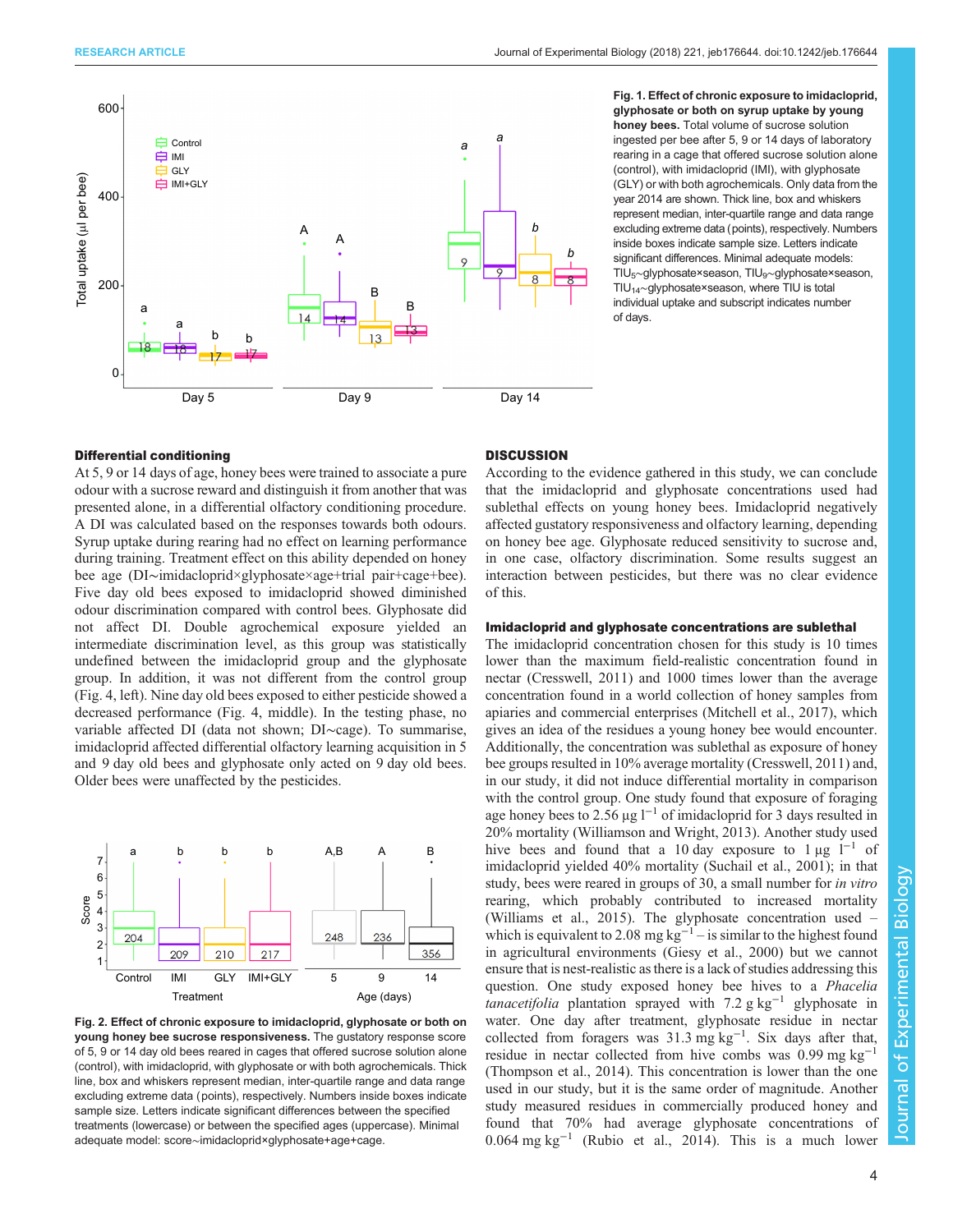<span id="page-4-0"></span>

Fig. 3. Effect of chronic exposure to imidacloprid, glyphosate or both on absolute olfactory conditioning of young honey bees. The percentage of bees that extended their proboscis (proboscis extension response, PER) towards the conditioned stimulus (CS) in the training phase of an absolute classical conditioning protocol. Bees were (from left to right) 5, 9 or 14 days old and had been reared in cages that offered sucrose solution alone (control, green), with imidacloprid (purple), with glyphosate (orange) or with both agrochemicals (pink). n, sample size. Letters indicate significant differences between the specified treatments; n.s., non-significant difference between treatments. Minimal adequate model: PER∼imidacloprid×glyphosate×age+trial+cage+bee.

concentration, but as samples were taken from commercial honey purchased in markets and not from honey combs, we do not know the actual concentration hive bees would have been exposed to.

The imidacloprid concentration was also sublethal as mortality after 14 days was 6% in average, and not higher than 20%. A previous study that used the same concentration of imidacloprid during the same rearing period observed 24% mortality [\(Herbert](#page-6-0) [et al., 2014\)](#page-6-0).

#### A combined effect of imidacloprid and glyphosate is unclear

The lack of independence or addition of the effects of two compounds denotes interaction between them. Typically, toxicological studies that address this property include several concentrations of each compound [\(Jonker et al., 2005\)](#page-6-0). However, our aim was to assess the existence of a simple interaction between field-realistic concentrations of the pesticides. The deficit observed in sucrose sensitivity and differential olfactory learning assays due to dual exposure [\(Figs 2](#page-3-0) and 3, respectively) was similar to that following exposure to imidacloprid or glyphosate alone. Therefore, in these cases, there is no evidence of an interaction between the insecticide and the herbicide, or even addition of the effects.

By contrast, 5 day old bees that consumed both imidacloprid and glyphosate together with their food did not show the same diminished response of bees that were exposed to imidacloprid alone during absolute conditioning (Fig. 3). This is consistent with an antagonistic interaction, where glyphosate presence masks the effect of imidacloprid. It is noteworthy that bees reared with glyphosate – alone or together with imidacloprid – consumed less food. Therefore, bees reared with imidacloprid plus glyphosate inevitably accumulated less imidacloprid than those exposed to imidacloprid alone. Although TIU was excluded from the minimal adequate model explaining PER towards the CS, we cannot discard a biological effect that passes undetected in a statistical analysis due to lack of power.

#### Honey bees feed less on syrup with glyphosate traces

Glyphosate decreased sucrose solution consumption during rearing in the year 2014 [\(Fig. 1](#page-3-0)). This result was unclear in the following seasons ([Fig. S2\)](http://jeb.biologists.org/lookup/doi/10.1242/jeb.176644.supplemental). Low sample size could explain the lack of statistical significance in these cases. Nevertheless, we must bear in mind that environmental conditions and the bee's genetics can account for different tendencies between seasons. However, we cannot ignore that the reduced food uptake could be due to different phenomena, such as a direct rejection of glyphosate, a reduced sweet taste of the glyphosate–syrup mixture ([Desmedt et al., 2016\)](#page-6-0) or the induction by glyphosate of some kind of malaise which makes honey bees feed less. We cannot discriminate between these hypotheses because exposure was chronic and no alternative glyphosate-free food was offered. For the first, forager bees continued visiting a food source offering sucrose solution with 2.5 mg l−<sup>1</sup> glyphosate ([Herbert et al., 2014](#page-6-0)), which would indicate no rejection. Nevertheless, physiological state and motivation of



Fig. 4. Effect of chronic exposure to imidacloprid, glyphosate or both on differential olfactory learning of young honey bees. Percentage of bees that extended their proboscis towards the rewarded conditioned stimulus (CS+, filled circles) and the unrewarded conditioned stimulus (CS−, open circles) during the training phase of a differential classical conditioning protocol. Bees were (from left to right) 5, 9 or 14 days old and had been reared in cages that offered sucrose solution alone (control, green), with imidacloprid (purple), with glyphosate (orange) or with both agrochemicals (pink). n, sample size. Letters indicate significant differences between the specified treatments; n.s., non-significant differences between treatments. Statistical analysis was performed using a discrimination index (DI), based on the bee's ability to discriminate between the CS+ and the CS− in each trial pair. Minimal adequate model: DI∼imidacloprid×glyphosate× age+trial pair+cage+bee.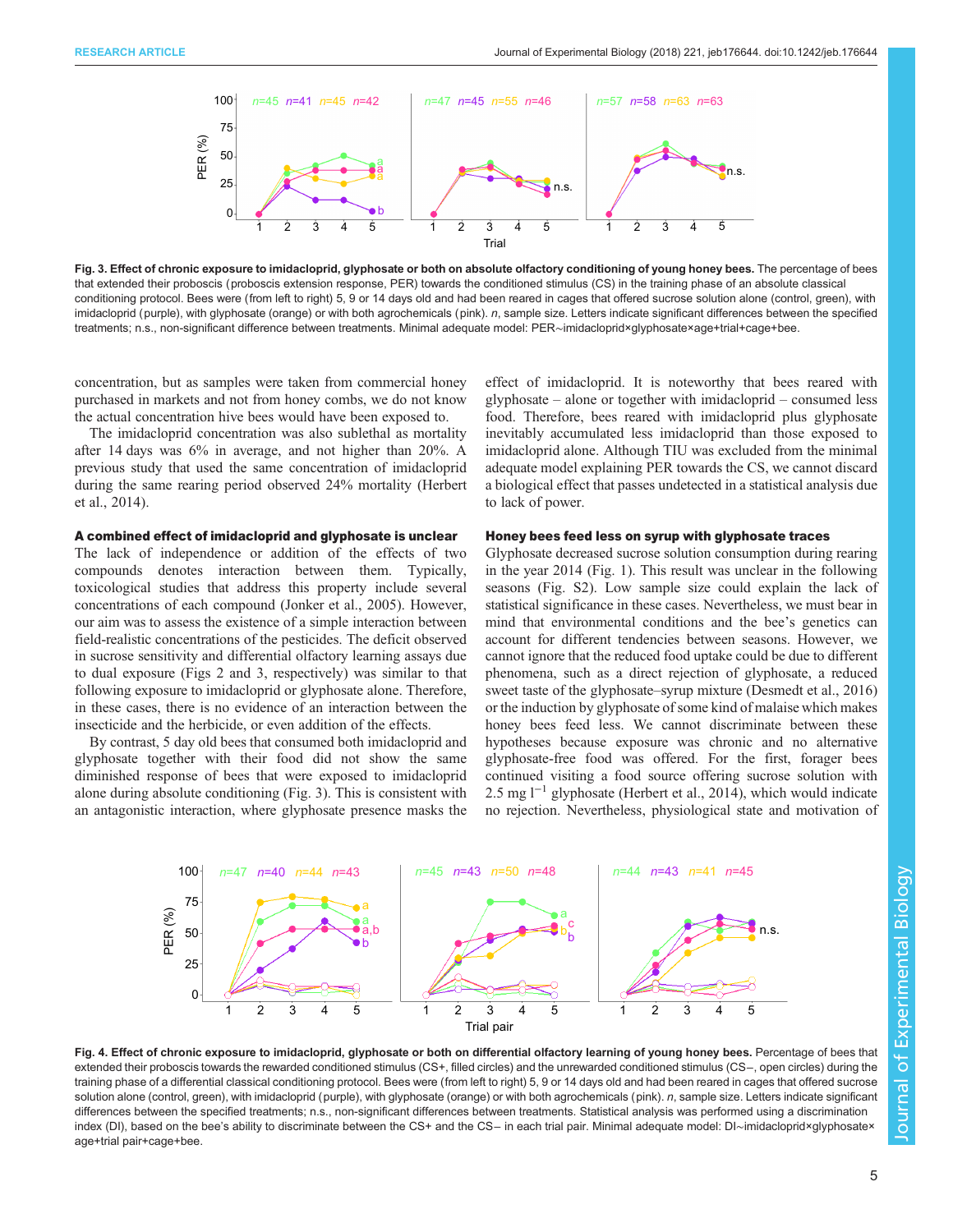foragers could constrain them to continue exploiting a non-palatable food source [\(Ayestaran et al., 2010](#page-6-0)). Regardless of the cause, the fact that bees exposed to glyphosate consumed less sucrose solution added a source of variation. This is why TIU was considered a predictor variable in behavioural analyses. Nevertheless, we found that differences were due to herbicide exposure and not to reduced food uptake.

# Imidacloprid and glyphosate decrease sucrose responsiveness

Both imidacloprid and glyphosate had a negative effect on gustatory perception. Honey bees of all ages exposed to pesticides were more likely to extend their proboscis to higher sucrose concentrations than control bees, which indicates a higher response threshold. The effect of glyphosate on sucrose responsiveness was previously observed in a study that exposed newly emerged honey bees to 2.5 or 5 mg  $l^{-1}$ glyphosate for 15 days. That study showed that the glyphosateexposed bees had lower scores than control bees ([Herbert et al.,](#page-6-0) [2014](#page-6-0)). The effect of chronic imidacloprid exposure on gustatory responsiveness had not been addressed until this study. However, if we consider the total amount of imidacloprid assimilated as a dose [\(Table S1](http://jeb.biologists.org/lookup/doi/10.1242/jeb.176644.supplemental)), the effect of chronic imidacloprid is similar to the effect of acute imidacloprid [\(Eiri and Nieh, 2012\)](#page-6-0).

Pesticide effect on gustatory perception was age independent, which indicates that their mechanism of action on this pathway does not depend on the honey bee's physiology or on exposure time. Regardless of which treatment they received, 14 day old bees exhibited lower sucrose sensitivity than 9 day old bees. This was unexpected as this attribute increases with age [\(Scheiner et al.,](#page-6-0) [2004](#page-6-0)).

# Imidacloprid and glyphosate impair olfactory learning abilities

Imidacloprid negatively affected performance in the absolute conditioning procedure only in the case of 5 day old bees. Bees of this age that incorporated imidacloprid in their diet showed an impoverished acquisition dynamic, where the probability of PER towards the CS started decreasing from the second trial and ended near 0 at the end of the training phase. This detrimental effect on acquisition was found in another study that exposed foragers to 2.56 µg l−<sup>1</sup> imidacloprid for 4 days [\(Williamson and Wright, 2013\)](#page-7-0). Interestingly, our 14 day old bees – an age close to foraging – were not affected by imidacloprid. This may be because our bees accumulated 0.25 ng of imidacloprid whereas bees in the other study incorporated a total 1.3 ng of imidacloprid together with their food. It is noteworthy that the influence of imidacloprid on performance in this procedure does not necessarily imply an effect on odour–reward association as non-associative processes could also be affected [\(Menzel, 1999\)](#page-6-0). In this sense, differential conditioning serves as a within-group control ([Bitterman et al.,](#page-6-0) [1983](#page-6-0)). As the PER must be restricted to the rewarded odour, it discards an effect of exposure to the CS independently of its pairing and provides evidence of an associative process. As younger bees exposed to imidacloprid performed poorly in this protocol as well, we can conclude that imidacloprid affects associative processes in 5 day old bees.

Nine day old bees were susceptible to imidacloprid and glyphosate when examined in the differential conditioning procedure, but not in the absolute conditioning procedure. This protocol tests the ability to associate an odour with a reward as well as the capacity to distinguish it from another that is not linked to a reward. Therefore, an impoverished performance in differential

conditioning could be due to bees confusing the rewarded conditioned stimulus (CS+) with the unrewarded one (CS−) or to a non-specific association between the CS and the reward [\(Matsumoto et al., 2012](#page-6-0)). Imidacloprid was found to reduce perceptual distance between odour representations in the glomeruli of the antennal lobes ([Andrione et al., 2016\)](#page-6-0). This generalisation phenomenon could partly explain why the effect of imidacloprid on 9 day old bees is evidenced only in the differential conditioning assay. In terms of the effect of glyphosate, its mechanism of action on olfactory perception is unknown. Nevertheless, its negative effect on olfactory associative learning was observed in the past in young adult laboratory bees ([Herbert et al., 2014\)](#page-6-0). Even forager honey bees exposed to acute glyphosate doses displayed weakened cognitive capacities needed to retrieve and integrate information for successful foraging [\(Balbuena et al., 2015](#page-6-0); [Herbert et al., 2014](#page-6-0)). It is worth mentioning that the differential conditioning experiment detected pesticide effects that the absolute conditioning experiment failed to reveal. Therefore, it emerges as a more sensitive and effective protocol when reviewing toxicity in terms of honey bee cognitive abilities.

Contrary to sucrose responsiveness, the agrochemical effect on learning was age dependent. As cage-reared bees only defecate if they are released in a flying arena ([Núñez, 1970](#page-6-0)), the magnitude of the effect should increase with exposure time as a result of substance build up. However, we observed the opposite, where the effect size of imidacloprid decreased with age. Therefore, we can attribute differential effects to honey bee age and not time of exposure to the compound. This age dependency could be a reflection of differences in detoxification. In fact, honey bees metabolise imidacloprid through oxidation processes ([Suchail et al., 2004](#page-6-0)). From this point of view, two events could explain our results. On the one hand, given that honey bees exhibit physiological and anatomical specialisations according to age [\(Winston, 1987\)](#page-7-0), younger honey bees could have a weaker detoxification system than older ones. On the other hand, as younger bees consumed less imidacloprid [\(Table S1](http://jeb.biologists.org/lookup/doi/10.1242/jeb.176644.supplemental)), this small dose could be insufficient to trigger a detoxification process [\(Nagata et al., 1998](#page-6-0)).

# Adverse effects on young bees influence the whole colony

Young honey bees are colony members which exhibit high behavioural and physiological plasticity ([Arenas et al., 2013\)](#page-6-0) and which perform relevant tasks that guarantee nest maintenance and colony care ([Lindauer, 1952](#page-6-0); [Seeley, 1982](#page-6-0)). Perception and learning skills are essential for task execution. Also, experiences from early adulthood can shape later behaviour and affect tasks performed in the future ([Arenas et al., 2013](#page-6-0)). These include those performed inside the nest, such as food processing, and foraging for resources outside. A learning deficit due to difficulties in establishing odour–reward associations would affect propagation of olfactory information ([Ramírez et al., 2010](#page-6-0)). Sucrose sensitivity of pre-foraging bees is associated with their foraging behaviour ([Pankiw et al., 2004\)](#page-6-0). Therefore, detrimental effects on gustatory perception and olfactory learning would impact overall nectar distribution, which would imply that the hive could face the end of the season with limited and potentially contaminated resources.

#### Acknowledgements

We thank Héctor Verna for technical assistance during the experimental period. We also thank the CONICET for support.

#### Competing interests

The authors declare no competing or financial interests.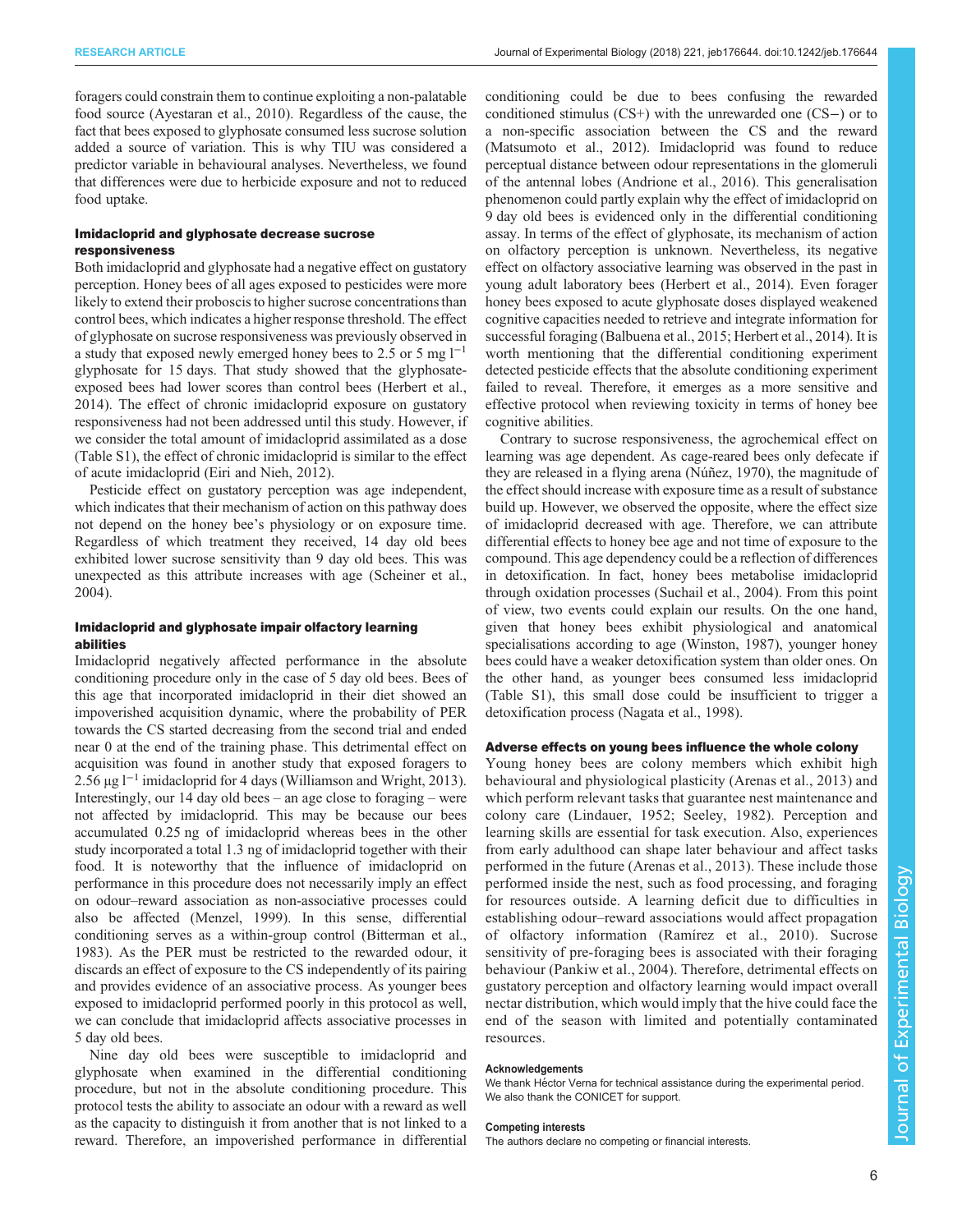#### <span id="page-6-0"></span>Author contributions

Conceptualization: C.M.G., W.M.F.; Methodology: C.M.G., W.M.F.; Validation: C.M.G.; Formal analysis: C.M.G.; Investigation: C.M.G., W.M.F.; Resources: C.M.G., W.M.F.; Data curation: C.M.G., W.M.F.; Writing - original draft: C.M.G., W.M.F.; Writing - review & editing: C.M.G., W.M.F.; Supervision: W.M.F.; Project administration: W.M.F.; Funding acquisition: W.M.F.

#### Funding

This study was partly supported by grants from Agencia Nacional de Promoción Científica y Tecnológica (ANPCYT), Universidad de Buenos Aires and Consejo Nacional de Investigaciones Científicas y Técnicas (CONICET) to W.M.F.

#### Supplementary information

Supplementary information available online at <http://jeb.biologists.org/lookup/doi/10.1242/jeb.176644.supplemental>

#### References

- [Amdam, G. V., Norberg, K., Fondrk, M. K. and Page, R. E.](http://dx.doi.org/10.1073/pnas.0403073101) (2004). Reproductive [ground plan may mediate colony-level selection effects on individual foraging](http://dx.doi.org/10.1073/pnas.0403073101) behavior in honey bees. [Proc. Natl Acad. Sci. USA](http://dx.doi.org/10.1073/pnas.0403073101) 101, 11350-11355.
- Amrhein, N., Deus, B., Gehrke, P. and Steinrücken, H. C. (1980). The site of the [inhibition of the shikimate pathway by glyphosate II. Interference of glyphosate](http://dx.doi.org/10.1104/pp.66.5.830) [with chorismate formation in vivo and in vitro.](http://dx.doi.org/10.1104/pp.66.5.830) Plant Physiol. 66, 830-834.
- [Andrione, M., Vallortigara, G., Antolini, R. and Haase, A.](http://dx.doi.org/10.1038/srep38110) (2016). Neonicotinoid[induced impairment of odour coding in the honeybee.](http://dx.doi.org/10.1038/srep38110) Sci. Rep. 6, 38110.
- Arenas, A., Ramí[rez, G. P., Balbuena, M. S. and Farina, W. M.](http://dx.doi.org/10.3389/fphys.2013.00041) (2013). Behavioral [and neural plasticity caused by early social experiences: the case of the](http://dx.doi.org/10.3389/fphys.2013.00041) honeybee. [Front. Physiol.](http://dx.doi.org/10.3389/fphys.2013.00041)4, 1-14.
- [Ayestaran, A., Giurfa, M. and de Brito Sanchez, M. G.](http://dx.doi.org/10.1371/journal.pone.0015000) (2010). Toxic but drank: [gustatory aversive compounds induce post-ingestional malaise in harnessed](http://dx.doi.org/10.1371/journal.pone.0015000) [honeybees.](http://dx.doi.org/10.1371/journal.pone.0015000) PLoS ONE 5, e15000.
- [Balbuena, M. S., Tison, L., Hahn, M.-L., Greggers, U., Menzel, R. and Farina,](http://dx.doi.org/10.1242/jeb.117291) W. M. [\(2015\). Effects of sublethal doses of glyphosate on honeybee navigation.](http://dx.doi.org/10.1242/jeb.117291) J. Exp. Biol. 218[, 2799-2805.](http://dx.doi.org/10.1242/jeb.117291)
- Bates, D., Maechler, M., Bolker, B., Walker, S., Christensen, R. H. B., Singmann, H., Dai, B., Grothendieck, G., Eigen, C. and Rcpp, L. (2015). Package 'lme4'. convergence 12, 1.
- [Bitterman, M. E., Menzel, R., Fietz, A. and Scha](http://dx.doi.org/10.1037/0735-7036.97.2.107)̈fer, S. (1983). Classical [conditioning of proboscis extension in honeybees \(](http://dx.doi.org/10.1037/0735-7036.97.2.107)Apis mellifera). J. Comp. [Psychol.](http://dx.doi.org/10.1037/0735-7036.97.2.107) 97, 107.
- [Bonmatin, J.-M., Giorio, C., Girolami, V., Goulson, D., Kreutzweiser, D. P.,](http://dx.doi.org/10.1007/s11356-014-3332-7) [Krupke, C., Liess, M., Long, E., Marzaro, M., Mitchell, E. A. D. et al.](http://dx.doi.org/10.1007/s11356-014-3332-7) (2015). [Environmental fate and exposure; neonicotinoids and fipronil.](http://dx.doi.org/10.1007/s11356-014-3332-7) Environ.Sci. [Pollut.Res.](http://dx.doi.org/10.1007/s11356-014-3332-7)22, 35-67.
- Cresswell, J. E. [\(2011\). A meta-analysis of experiments testing the effects of a](http://dx.doi.org/10.1007/s10646-010-0566-0) [neonicotinoid insecticide \(imidacloprid\) on honey bees.](http://dx.doi.org/10.1007/s10646-010-0566-0) Ecotoxicology 20, [149-157.](http://dx.doi.org/10.1007/s10646-010-0566-0)
- [DeGrandi-Hoffman, G. and Martin, J. H.](http://dx.doi.org/10.1080/00218839.1993.11101298) (1993). The size and distribution of the honey bee (Apis mellifera [L.\) cross-pollinating population on male-sterile](http://dx.doi.org/10.1080/00218839.1993.11101298) sunflowers ([Helianthus annuus](http://dx.doi.org/10.1080/00218839.1993.11101298) L.). J. Apic. Res. 32, 135-142.
- [Desmedt, L., Hotier, L., Giurfa, M., Velarde, R. and de Brito Sanchez, M. G.](http://dx.doi.org/10.1038/srep31809) [\(2016\). Absence of food alternatives promotes risk-prone feeding of unpalatable](http://dx.doi.org/10.1038/srep31809) [substances in honey bees.](http://dx.doi.org/10.1038/srep31809) Sci. Rep. 6, 31809.
- Eiri, D. M. and Nieh, J. C. [\(2012\). A nicotinic acetylcholine receptor agonist affects](http://dx.doi.org/10.1242/jeb.068718) [honey bee sucrose responsiveness and decreases waggle dancing.](http://dx.doi.org/10.1242/jeb.068718) J. Exp. Biol. 215[, 2022-2029.](http://dx.doi.org/10.1242/jeb.068718)
- European Commission (2013). Commission Implementing Regulation (EU) No 485/2013 1, as regards the conditions of approval of the active substances clothianidin, thiamethoxam and imidacloprid, and prohibiting the use and sale of seeds treated with plant protection products containing those active substances.
- Farina, W. M., Grü[ter, C., Acosta, L. and Mc Cabe, S.](http://dx.doi.org/10.1007/s00114-006-0157-3) (2007). Honeybees learn floral [odors while receiving nectar from foragers within the hive.](http://dx.doi.org/10.1007/s00114-006-0157-3) Naturwissenschaften 94, [55-60.](http://dx.doi.org/10.1007/s00114-006-0157-3)
- Frings, H. [\(1944\). The loci of olfactory end-organs in the honey-bee,](http://dx.doi.org/10.1002/jez.1400970203) Apis mellifera Linn. [J. Exp. Zool.](http://dx.doi.org/10.1002/jez.1400970203) 97, 123-134.
- [Giesy, J. P., Dobson, S. and Solomon, K. R.](http://dx.doi.org/10.1007/978-1-4612-1156-3_2) (2000). Ecotoxicological risk [assessment for Roundup](http://dx.doi.org/10.1007/978-1-4612-1156-3_2)® herbicide. [Rev. Environ. Contam. Toxicol.](http://dx.doi.org/10.1007/978-1-4612-1156-3_2) 167, [35-120.](http://dx.doi.org/10.1007/978-1-4612-1156-3_2)
- [Girolami, V., Marzaro, M., Vivan, L., Mazzon, L., Greatti, M., Giorio, C., Marton,](http://dx.doi.org/10.1111/j.1439-0418.2011.01648.x) D. and Tapparo, A. [\(2012\). Fatal powdering of bees in flight with particulates](http://dx.doi.org/10.1111/j.1439-0418.2011.01648.x) [of neonicotinoids seed coating and humidity implication.](http://dx.doi.org/10.1111/j.1439-0418.2011.01648.x) J. Appl. Entomol. 136[, 17-26.](http://dx.doi.org/10.1111/j.1439-0418.2011.01648.x)
- Giurfa, M. [\(2003\). Cognitive neuroethology: dissecting non-elemental learning in a](http://dx.doi.org/10.1016/j.conb.2003.10.015) honeybee brain. [Curr. Opin. Neurobiol.](http://dx.doi.org/10.1016/j.conb.2003.10.015) 13, 726-735.
- Grüter, C. and Farina, W. M. [\(2007\). Nectar distribution and its relation to food](http://dx.doi.org/10.1007/s00040-007-0915-z) [quality in honeybee \(](http://dx.doi.org/10.1007/s00040-007-0915-z)Apis mellifera) colonies. Insectes Soc. 54, 87-94.
- [Helmer, S. H., Kerbaol, A., Aras, P., Jumarie, C. and Boily, M.](http://dx.doi.org/10.1007/s11356-014-2879-7) (2015). Effects of [realistic doses of atrazine, metolachlor, and glyphosate on lipid peroxidation and](http://dx.doi.org/10.1007/s11356-014-2879-7) [diet-derived antioxidants in caged honey bees \(](http://dx.doi.org/10.1007/s11356-014-2879-7)Apis mellifera). Environ. Sci. Pollut. Res. 22[, 8010-8021.](http://dx.doi.org/10.1007/s11356-014-2879-7)
- Herbert, L. T., Vá[zquez, D. E., Arenas, A. and Farina, W. M.](http://dx.doi.org/10.1242/jeb.109520) (2014). Effects of field[realistic doses of glyphosate on honeybee appetitive behaviour.](http://dx.doi.org/10.1242/jeb.109520) J. Exp. Biol. 217, [3457-3464.](http://dx.doi.org/10.1242/jeb.109520)
- [Hladik, M. L., Vandever, M. and Smalling, K. L.](http://dx.doi.org/10.1016/j.scitotenv.2015.10.077) (2016). Exposure of native bees [foraging in an agricultural landscape to current-use pesticides.](http://dx.doi.org/10.1016/j.scitotenv.2015.10.077) Sci. Total Environ. 542[, 469-477.](http://dx.doi.org/10.1016/j.scitotenv.2015.10.077)
- Hough, P. (2014). The trading and use of agrochemicals. In Sustainable Food Production Includes Human and Environmental Health, Vol. 3 (ed. W. B. Campbell and S. López-Ortíz), pp. 1-41. Amsterdam: Springer.
- [Jonker, M. J., Svendsen, C., Bedaux, J. J. M., Bongers, M. and Kammenga, J. E.](http://dx.doi.org/10.1897/04-431R.1) [\(2005\). Significance testing of synergistic/antagonistic, dose level-dependent, or](http://dx.doi.org/10.1897/04-431R.1) [dose ratio-dependent effects in mixture dose-response analysis.](http://dx.doi.org/10.1897/04-431R.1) Environ. Toxicol. Chem. 24[, 2701-2713.](http://dx.doi.org/10.1897/04-431R.1)
- Klein, A.-M., Vaissière, B. E., Cane, J. H., Steffan-Dewenter, I., Cunningham, [S. A., Kremen, C. and Tscharntke, T.](http://dx.doi.org/10.1098/rspb.2006.3721) (2007). Importance of pollinators in [changing landscapes for world crops.](http://dx.doi.org/10.1098/rspb.2006.3721) Proc. R. Soc. B 274, 303-313.
- Lindauer, M. [\(1952\). Ein beitrag zur frage der arbeitsteilung im bienenstaat.](http://dx.doi.org/10.1007/BF00298048) [Z. Vergl.Physiol.](http://dx.doi.org/10.1007/BF00298048)34, 299-345.
- Masson, C. and Arnold, G. (1987). Organization and plasticity of the olfactory system of the honeybee, Apis mellifera. In Neurobiology and Behavior of Honeybees (ed. R. Menzel and A. Mercer), pp. 280-295. Berling: Springer Verlag.
- [Matsuda, K., Buckingham, S. D., Kleier, D., Rauh, J. J., Grauso, M. and Sattelle,](http://dx.doi.org/10.1016/S0165-6147(00)01820-4) D. B. [\(2001\). Neonicotinoids: insecticides acting on insect nicotinic acetylcholine](http://dx.doi.org/10.1016/S0165-6147(00)01820-4) receptors. [Trends Pharmacol. Sci.](http://dx.doi.org/10.1016/S0165-6147(00)01820-4) 22, 573-580.
- [Matsumoto, Y., Menzel, R., Sandoz, J.-C. and Giurfa, M.](http://dx.doi.org/10.1016/j.jneumeth.2012.08.018) (2012). Revisiting olfactory [classical conditioning of the proboscis extension response in honey bees: a step](http://dx.doi.org/10.1016/j.jneumeth.2012.08.018) [toward standardized procedures.](http://dx.doi.org/10.1016/j.jneumeth.2012.08.018) J. Neurosci. Methods 211, 159-167
- Matthews, G. (2008). Pesticides: Health, Safety and the Environment. Chichester: John Wiley & Sons.
- Mengoni Goñ[alons, C., Guiraud, M., de Brito Sanchez, M. G. and Farina, W. M.](http://dx.doi.org/10.1242/jeb.143511) [\(2016\). Insulin effects on honeybee appetitive behaviour.](http://dx.doi.org/10.1242/jeb.143511) J. Exp. Biol. 219, [3003-3008.](http://dx.doi.org/10.1242/jeb.143511)
- Menzel, R. [\(1999\). Memory dynamics in the honeybee.](http://dx.doi.org/10.1007/s003590050392) J. Comp.Physiol.A 185, [323-340.](http://dx.doi.org/10.1007/s003590050392)

[Mitchell, E. A. D., Mulhauser, B., Mulot, M., Mutabazi, A., Glauser, G. and Aebi,](http://dx.doi.org/10.1126/science.aan3684) A. [\(2017\). A worldwide survey of neonicotinoids in honey.](http://dx.doi.org/10.1126/science.aan3684) Science 358, 109-111.

- Nagata, K., Song, J.-H., Shono, T. and Narahashi, T. (1998). Modulation of the neuronal nicotinic acetylcholine receptor-channel by the nitromethylene heterocycle imidacloprid. J. Pharmacol. Exp. Ther. 285, 731-738.
- Núñez, J. A. [\(1970\). The relationship between sugar flow and foraging and recruiting](http://dx.doi.org/10.1016/0003-3472(70)90049-7) [behaviour of honey bees \(](http://dx.doi.org/10.1016/0003-3472(70)90049-7)Apis mellifera L.). Anim. Behav. 18, 527-538.
- [Page, R. E., Jr, Erber, J. and Fondrk, M.](http://dx.doi.org/10.1007/s003590050196) (1998). The effect of genotype on [response thresholds to sucrose and foraging behavior of honey bees \(](http://dx.doi.org/10.1007/s003590050196)Apis mellifera L.). [J. Comp.Physiol.A](http://dx.doi.org/10.1007/s003590050196) 182, 489-500.
- [Pankiw, T., Nelson, M., Page, R. E., Jr. and Fondrk, M. K.](http://dx.doi.org/10.1007/s00265-003-0714-0) (2004). The communal [crop: modulation of sucrose response thresholds of pre-foraging honey bees with](http://dx.doi.org/10.1007/s00265-003-0714-0) [incoming nectar quality.](http://dx.doi.org/10.1007/s00265-003-0714-0) Behav. Ecol. Sociobiol. 55, 286-292.
- Powles, S. B. [\(2008\). Evolution in action: glyphosate-resistant weeds threaten world](http://dx.doi.org/10.1564/19dec07) crops. [Outlooks Pest Manag.](http://dx.doi.org/10.1564/19dec07) 19, 256-259.
- Ragsdale, N. N. [\(1999\). The role of pesticides in agricultural crop protection.](http://dx.doi.org/10.1111/j.1749-6632.1999.tb08065.x) [Ann. N. Y. Acad. Sci.](http://dx.doi.org/10.1111/j.1749-6632.1999.tb08065.x) 894, 199-205.
- Ramírez, G. P., Martínez, A. S., Ferná[ndez, V. M., Corti Bielsa, G. and Farina,](http://dx.doi.org/10.1371/journal.pone.0013498) W. M. [\(2010\). The influence of gustatory and olfactory experiences on](http://dx.doi.org/10.1371/journal.pone.0013498) [responsiveness to reward in the honeybee.](http://dx.doi.org/10.1371/journal.pone.0013498) PLoS ONE 5, e13498.
- Raney, T. (2004). El estado mundial de agricultura y la alimentacion 2003-2004. Coleccion FAO: Agricultura (FAO).
- Rubio, F., Guo, E. and Kamp, L. (2014). Survey of glyphosate residues in honey, corn and soy products. J. Environ. Anal.Toxicol. 5, 1.
- [Scheiner, R., Page, R. E. and Erber, J.](http://dx.doi.org/10.1051/apido:2004001) (2004). Sucrose responsiveness and [behavioral plasticity in honey bees \(](http://dx.doi.org/10.1051/apido:2004001)Apis mellifera). Apidologie 35, 133-142.
- Seeley, T. D. [\(1982\). Adaptive significance of the age polyethism schedule in](http://dx.doi.org/10.1007/BF00299306) honeybee colonies. [Behav. Ecol. Sociobiol.](http://dx.doi.org/10.1007/BF00299306) 11, 287-293.
- [Suchail, S., Guez, D. and Belzunces, L. P.](http://dx.doi.org/10.1002/etc.5620201113) (2001). Discrepancy between acute and [chronic toxicity induced by imidacloprid and its metabolites in](http://dx.doi.org/10.1002/etc.5620201113) Apis mellifera. [Environ. Toxicol. Chem.](http://dx.doi.org/10.1002/etc.5620201113) 20, 2482-2486.
- [Suchail, S., Debrauwer, L. and Belzunces, L. P.](http://dx.doi.org/10.1002/ps.772) (2004). Metabolism of imidacloprid in Apis mellifera. [Pest Manag. Sci.](http://dx.doi.org/10.1002/ps.772) 60, 291-296.
- Takeda, K. [\(1961\). Classical conditioned response in the honey bee.](http://dx.doi.org/10.1016/0022-1910(61)90060-9) J. Insect Physiol. 6[, 168-179.](http://dx.doi.org/10.1016/0022-1910(61)90060-9)
- Tapparo, A., Giorio, C., Marzaro, M., Marton, D., Soldà, L. and Girolami, V. [\(2011\). Rapid analysis of neonicotinoid insecticides in guttation drops of corn](http://dx.doi.org/10.1039/c1em10085h) [seedlings obtained from coated seeds.](http://dx.doi.org/10.1039/c1em10085h) J. Environ. Monit. 13, 1564-1568.
- [Thompson, H. M., Levine, S. L., Doering, J., Norman, S., Manson, P., Sutton, P.](http://dx.doi.org/10.1002/ieam.1529) and von Mérey, G. [\(2014\). Evaluating exposure and potential effects on](http://dx.doi.org/10.1002/ieam.1529) honeybee brood (Apis mellifera[\) development using glyphosate as an example.](http://dx.doi.org/10.1002/ieam.1529) [Integr. Environ. Assess. Manag.](http://dx.doi.org/10.1002/ieam.1529) 10, 463-370.

Biology